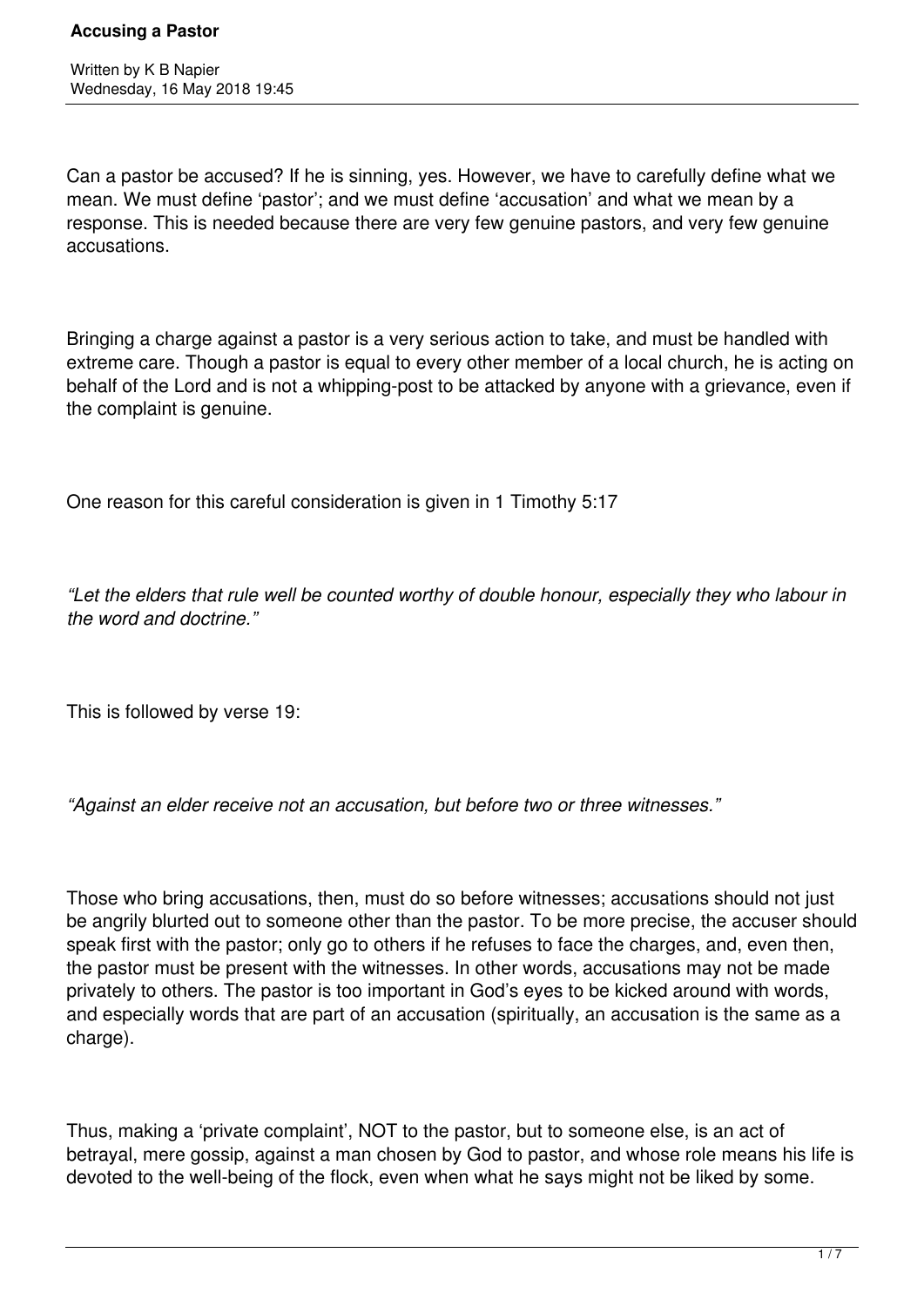Those who bring a complaint before someone else about the pastor is not showing the respect due to the pastor demanded by God. (It is assumed the pastor in question is genuinely called by God).

When a pastor is thus attacked (which is what a private complaint really is) without having the opportunity to defend himself, the complainant is unknowingly acting on behalf of Satan, the accuser of the brethren, doing his job for him. Such complaints or accusations are often false, and the net result is to hurt the pastor and to divide the local church… something that can be very hard to put right. Many genuine pastors have thus been hurt deeply, along with the local church.

Also, the one the accusation is made to (not the pastor) should rightly challenge the accuser for proof, and advise the complainant not to be so rash, when God demands a proper respect for the man who shepherds His flock on earth. To accuse such a man with no regard for his office can injure very badly.

John Calvin once said about this kind of attack against pastors: *"It is a sign of a perverse and treacherous disposition to wound the good name of another, when he has no opportunity of defending himself."* The trouble and the transfer of the transfer of the transfer of the transfer of the transfer of the transfer of the transfer of the transfer of the transfer of the transfer of the transfer of the tran arises when the accuser does not speak to the pastor face-to-face, but does so behind his back. Then, it is a form of betrayal. Personally (and probably like most true pastors), I have no problem at all with direct opposition or even accusations, UNLESS they are made without my knowledge, because such accusers are akin to hit-and-run drivers leaving the scene of an accident they has caused.

I am not too keen on John MacArthur, but on this matter he speaks rightly:

*"There are always people eager to falsely accuse a man of God. They may do so because they resent his calling, reject his teaching, resist biblical authority, resent virtue, or are jealous of the Lord's blessing on his life. Ultimately, however, they demonstrate by making such accusations that they have become messengers of Satan. Such false accusations are one of his most dangerous weapons. Joseph, Moses, David, Jeremiah, Nehemiah, and our Lord Jesus Christ all suffered from false accusations."* (The MacArthur New Testament Commentary, 1 Tim, p221).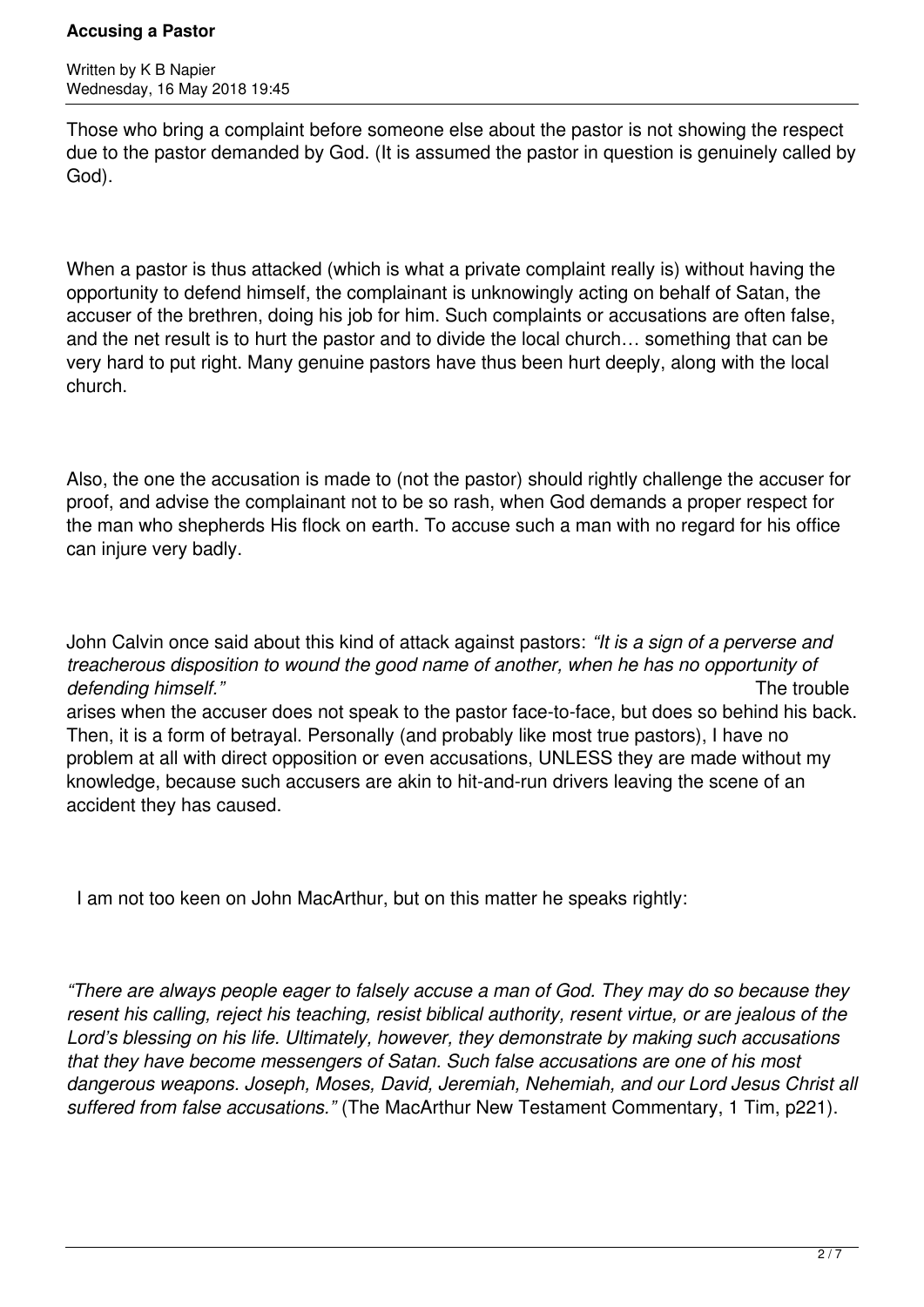Written by K B Napier Wednesday, 16 May 2018 19:45

Usually, the accuser has no idea he is acting on behalf of Satan and might even be startled to hear it. Yet, for reasons they do not give, they act rashly: *"Obey them that have the rule over you, and submit yourselves: for they watch for your souls, as they that must give account, that they may do it with joy, and not with grief: for that is unprofitable for you."*

This is again emphasised in 1 Thessalonians 5:12, 13:

*"And we beseech you, brethren, to know them which labour among you, and are over you in the Lord, and admonish you; And to esteem them very highly in love for their work's sake. And be at peace among yourselves."*

If you do not agree with this or do not comprehend, then please take time to study and meditate on the word, because it is commanded by God, not because a pastor wants blind obedience to himself!

To accuse a pastor in his absence is not just 'bad form', it is rebellion against his rightful calling by God. By bringing the accusation the accuser is openly saying he does not trust his own pastor and does not listen to what the pastor teaches, rejecting his guidance; and, he does not understand the pastor's calling and role. The mere fact that a person does not agree with the pastor does not warrant bringing accusations against him. Rather, he should quietly discuss what troubles his mind, so that accusations do not spill out in anger or spite, and the issues can be dealt with calmly and courteously.

Now, the above refers ONLY to a pastor who is (a) called by God (b) strives always to maintain the wellbeing of his fellow believers in the local church (c) teaches scriptural truth (d) lives a holy life. Also, the accuser is either saved, or he/she is not. If he/she is not, the accusations take on a lower-order of priority (but must still be thought upon). If he/she is saved, well, they have entered into error by making the accusation in gossip form and not discussing the grievances with the pastor, who becomes a victim.

We must also define what is an 'accusation'. Firstly, we must separate the pastor's biblical stance and loyalty to scripture, from 'other' issues. Is the accusation to do with pastoral corruption of scripture, or something improper? Or, is it to do with something the accuser simply does not like or agree with and has his/her own opinion? If the latter, we must ask if what the pastor is saying is based on truth and fact (i.e. a biblical principle). If it is proved NOT to be so, then the pastor is only giving an opinion – but so long as such opinion is not put out as biblical fact, his opinion remains just that and is no reason to make an accusation.

However, it is part of the pastoral remit to read scripture and to apply its principles to everyday life. So, if the accuser thinks the pastor is making unjustified interpretations or applies them wrongly, he must discuss it, *biblically*, and not make accusations. None of these things gives a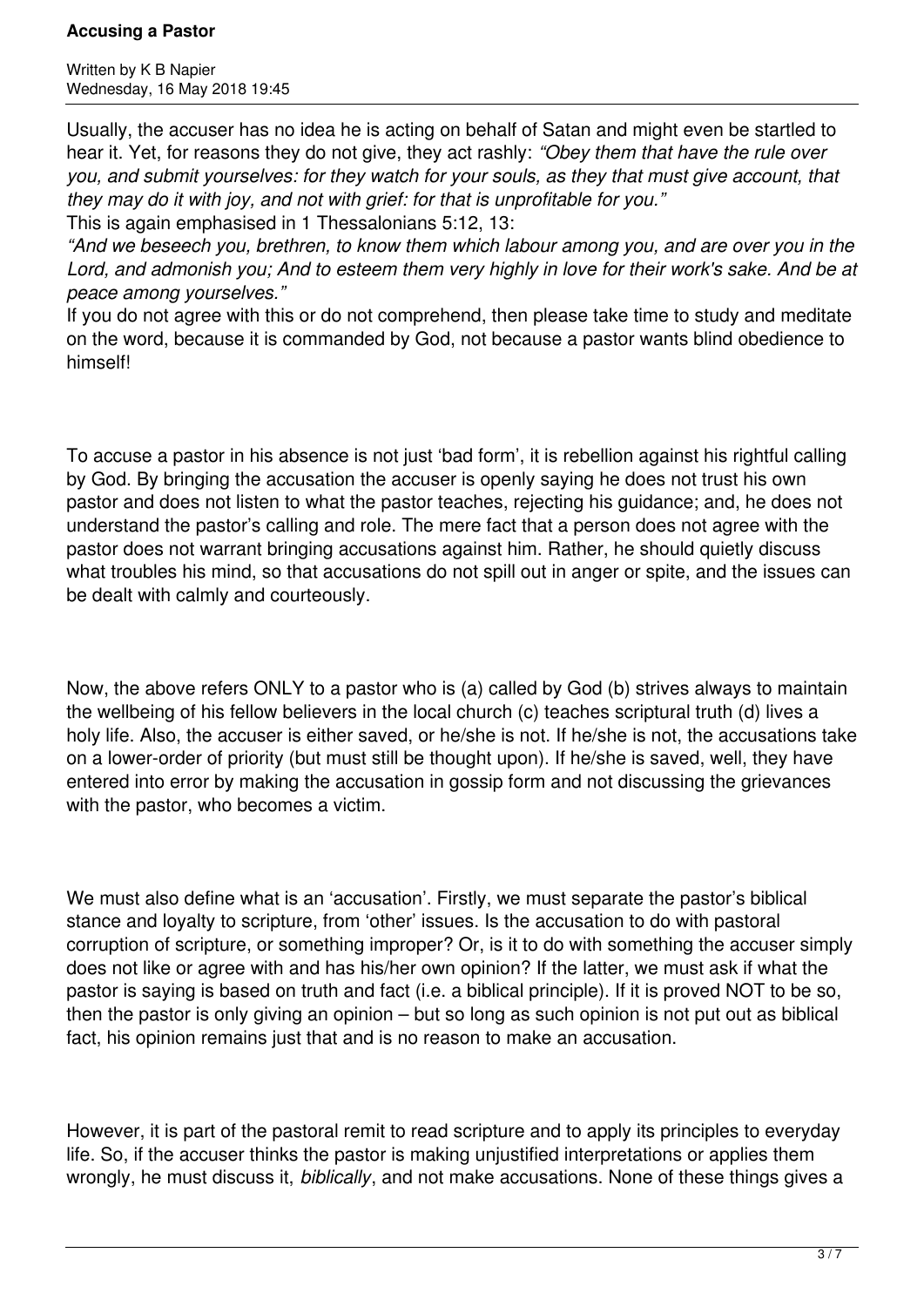Written by K B Napier Wednesday, 16 May 2018 19:45

reason to make accusations.

The true pastor will respond as follows (this is not a final list):

1.

Whenever anyone falsely accuses a pastor – which is a frequent occurrence – the pastor's response depends on the knowledge the accuser has of him. If the accuser is distant and does not know the pastor, he should be referred to all existing teachings so he can gain a better idea of what the pastor stands for. Or, if something is specific, the accuser should be challenged from scripture. Sometimes, they must be simply rebuked. All of this is because a true pastor dares not speak or write publicly unless convinced it is God's wish to do so. EVERY accusation, whether from someone close or someone unknown to the pastor, is treated seriously. For myself, I am called by God to my ministry, and MUST act wisely and properly: I would be too afraid to do otherwise! Thus, I examine myself, my motives and what I say. On a few occasions I have apologised for being hasty or curt. ALL true pastors are like this (those not called by God to office will react differently).

2.

Accusations from those close to the pastor can be devastating, even when the pastor KNOWS he is right, biblically, morally, socially, intellectually and ethically. This is because though the accuser has perhaps heard the pastor teach for a long time, he/she has been having secret bad thoughts about him, smiling to his face but not in their heart, accusing him to someone else. To say it hurts is an understatement. Even so, it does not stop a true pastor examining himself (just in case); but, does the accuser examine him or her self? There seems little evidence of it.

3.

If a pastor KNOWS he is right, and especially if convinced by scripture and the testimony of the Holy Spirit within, he should not back down, nor apologise, just to keep the peace… because such a 'peace' will be false and very uneasy. In these circumstances the accuser will rarely speak with the pastor about what he or she has said, so he can do nothing to rectify the situation. He or she MUST approach the pastor first of their own volition, otherwise they will just continue to resent him and his role as pastor; nothing is then resolved. If this means the accuser never returns, well, the pastor is not responsible for that… until he or she discusses the matter with the pastor he can do nothing. Whilst I the pastor might be deeply hurt, it is not an excuse to hit back in anger. There may be no hate and no holding of a grudge; if someone who has accused the pastor is willing to talk properly about an issue that concerns them, then the true pastor will do so without prejudice, so the issue can be dealt with. Then, both accuser and pastor can start over again.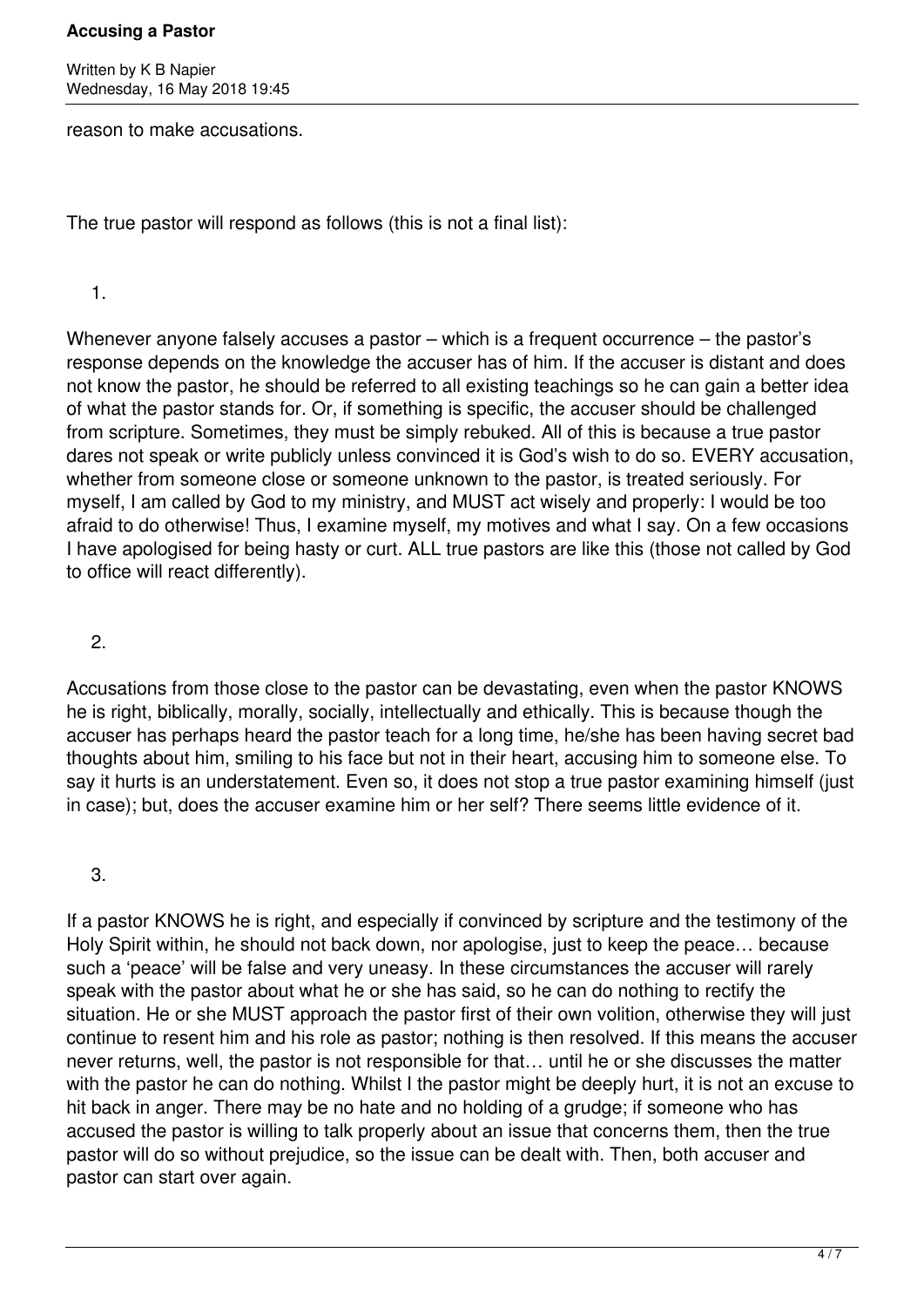Let me get it straight – in our small church I am accountable for everything I think, say and do. Some outside our church think members of our small church are 'brainwashed'. If they only attended our meetings they would see a very different thing! Anyone at any time can stop me in our study session and make a comment, or ask a question, or to disagree, and I will make an answer. If this is acceptable then we move on. Otherwise, the person retains their opinion and I leave it there, so long as it does not contravene God's word. This is how all true pastors minister.

In such an open and honest environment, there is every opportunity for members to get their disagreement into the open. If they do not, but bring an accusation before someone else, well, that speaks of a number of things… rebellion against the proper office of the pastor, rebellion against the word, the nurturing of anger, which then can become spite and hatred, and the division of the congregation.

# **As a Nobody a Real Pastor Does Not Pretend to be Somebody!**

When I tell people I am a nobody, I really mean it. I know myself. I know myself inside out. I know my failings and know my strengths. If I am wrong I will say so. If I am not, I will say so. This is what genuine pastors think. But, many Christians cannot cope with this openness and prefer to just lash out, or walk away. This is not the pastoral way of dealing with things. I, and fellow pastors, are nobody because we only have office and anything at all because of God's mercy and grace. If we enter into error we will repent and get back to truth. In this none of us is better and no worse than those who accuse, so we are equal! Just get it over with and move on!

If others wish to throw out accusations and will not discuss them, the pastor should not feel knocked down, especially if he is right. By that I mean 'right' in the eyes of the Lord and scripture. If a matter is outside scripture and is a matter of personal understanding, then so be it – both pastor and member will have to learn to differ. But, personally, I will never differ on scripture itself.

So, by all means accuse your pastor, but take very great care, even if the charges are provable (and they MUST be proved). If they are about personal attitudes towards something non-scriptural, then be man or woman enough to allow each to have his or her own opinion. Be careful, friends, and be cautious, towards genuine pastors.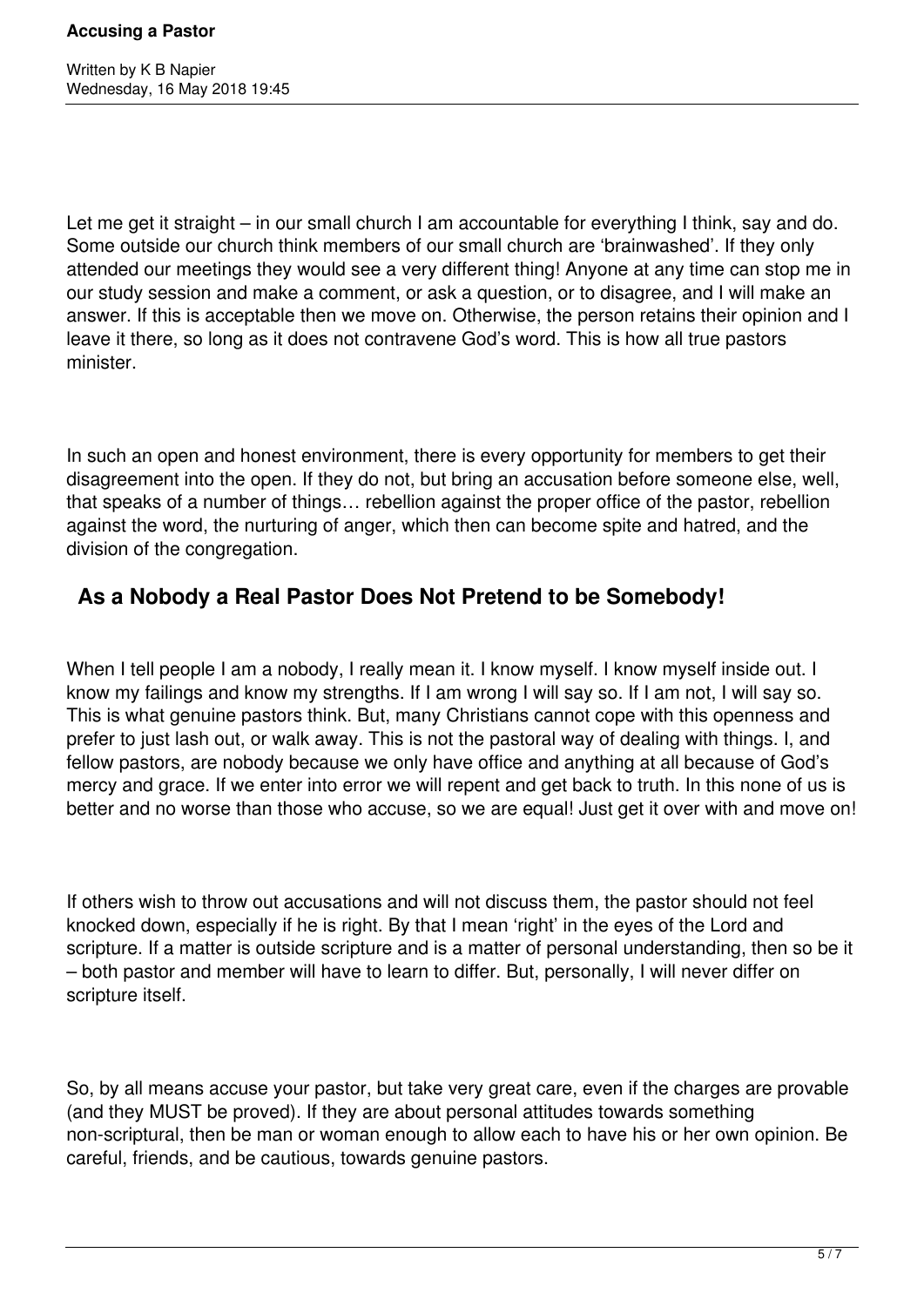## **An Important Fact Not Understood**

The pastor's office, person and faith are one and the same. Therefore, to accuse one aspect is to accuse all. This integration of person and God's gift is not understood by most Christians. It is as if being a 'Christian' is an add-on feature one can separate from the self. Many Christians think a pastor just carries out his own thoughts!

Though every pastor is imperfect and still sins, he is God's servant, reborn and remade for His own pleasure and will. Everything about the real pastor belongs to Him, from the moment he awakes to the moment he goes to sleep… and every part in between! He can do with us what He will, and whether or not a person does not understand this, or even believe it, this is what He does anyway. To God scepticism is irrelevant: He exists and He acts as He wishes. What we think about this is of no relevance to Him. We must just comply, and those who understand their situation will do so happily and with love. It is a compliance of love because we recognise what our relationship to God is.

I know most Christians do not understand this, because of the way they live, the way they think and what they say. My pastoral life was, and is, my saved self-coupled to my earthly person. I see no difference between them.

Now most Christians have no idea what I mean by this. For them, their 'Christianity' is what they 'do' at any time, usually on Sundays and a few times during the week. They might chat about Christian things on occasions, and maybe even have thoughts about God or scripture. But, none of it infuses them. So, it remains an exterior 'add-on'… and it shows.

This is why they care greatly for their work and status, their income and car, their house and everything to do with this life, including their thoughts. With me, touch me and you touch my spirit; touch my spirit and you touch my mind and heart. Ah! You might argue, you are called to be a pastor and teacher – I am not. Sadly, this is not a reason. I am no different from you, and the way I live my life is how you should, too. We are all equal in the Lord's Church.

I can speak with authority on this (on behalf of other pastors) because I was just the same. But, the Lord edged me more and more into reality – HIS reality. I saw Him in everything I thought, said and did… except for my errors, which belong to me alone. And the more I merged spirit, soul and faith, the more I realised it was all one thing. People who have not yet reached that